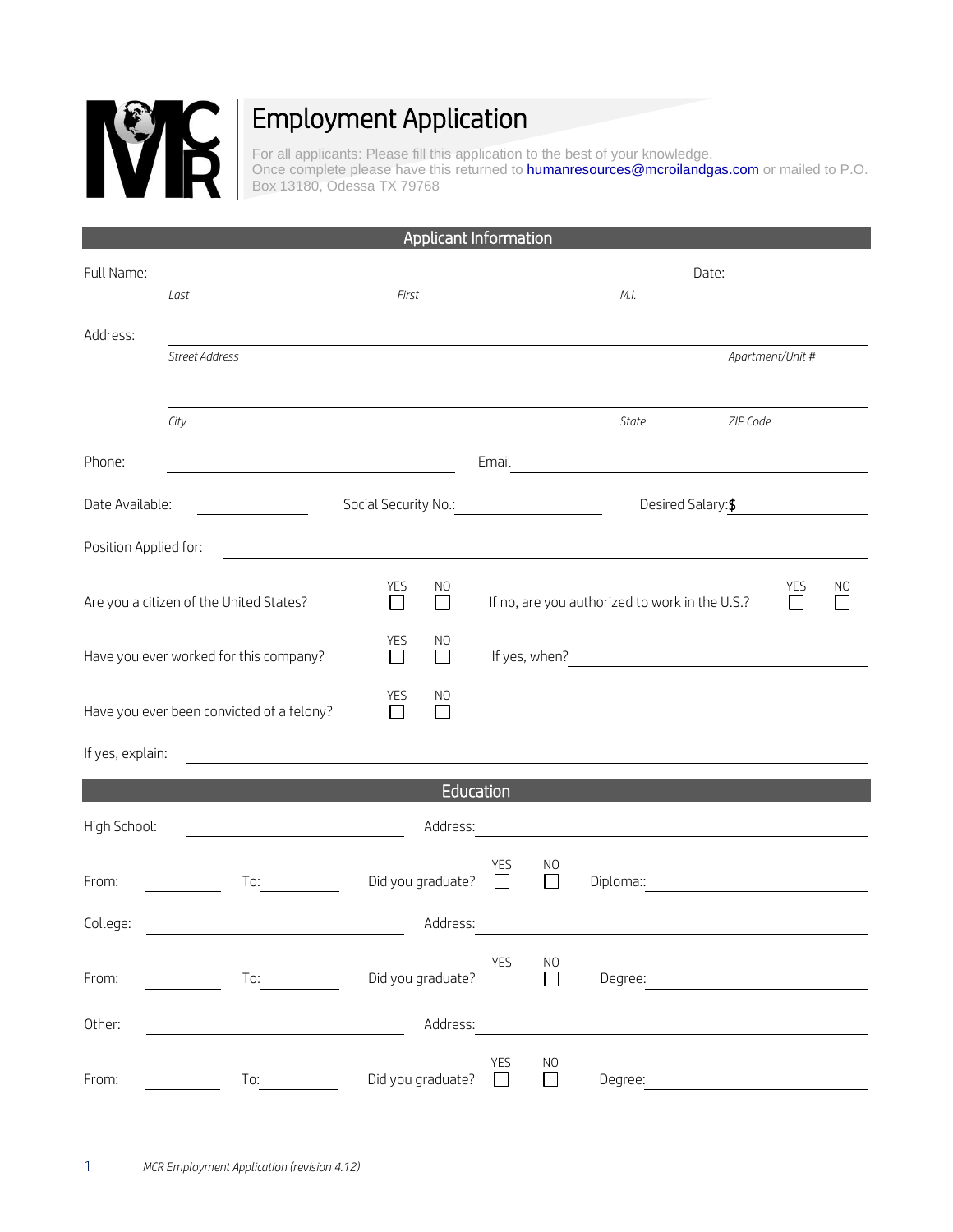## References

|                   | Please list professional references.                                                                                                                                                                                                        |                            |                                                                                                                |                                                                                                                                                                                                                                                |  |
|-------------------|---------------------------------------------------------------------------------------------------------------------------------------------------------------------------------------------------------------------------------------------|----------------------------|----------------------------------------------------------------------------------------------------------------|------------------------------------------------------------------------------------------------------------------------------------------------------------------------------------------------------------------------------------------------|--|
| Full Name:        | the control of the control of the control of the control of the control of the control of the control of the control of the control of the control of the control of the control of the control of the control of the control               |                            |                                                                                                                | Relationship:                                                                                                                                                                                                                                  |  |
| Company:          |                                                                                                                                                                                                                                             |                            |                                                                                                                | Phone:<br><u>and the state of the state of the state of the state of the state of the state of the state of the state of the state of the state of the state of the state of the state of the state of the state of the state of the state</u> |  |
| Address:          |                                                                                                                                                                                                                                             |                            |                                                                                                                |                                                                                                                                                                                                                                                |  |
| Full Name:        | and the control of the control of the control of the control of the control of the control of the control of the                                                                                                                            |                            |                                                                                                                |                                                                                                                                                                                                                                                |  |
| Company:          |                                                                                                                                                                                                                                             |                            |                                                                                                                | Phone:                                                                                                                                                                                                                                         |  |
| Address:          |                                                                                                                                                                                                                                             |                            |                                                                                                                |                                                                                                                                                                                                                                                |  |
| Full Name:        |                                                                                                                                                                                                                                             |                            |                                                                                                                | Relationship:<br><u> 1980 - Andrea Brand, amerikansk politik (</u>                                                                                                                                                                             |  |
| Company:          |                                                                                                                                                                                                                                             |                            |                                                                                                                | Phone:                                                                                                                                                                                                                                         |  |
| Address:          |                                                                                                                                                                                                                                             |                            |                                                                                                                |                                                                                                                                                                                                                                                |  |
|                   |                                                                                                                                                                                                                                             | Previous Employment        |                                                                                                                |                                                                                                                                                                                                                                                |  |
| Company:          |                                                                                                                                                                                                                                             |                            |                                                                                                                | Phone:                                                                                                                                                                                                                                         |  |
| Address:          |                                                                                                                                                                                                                                             |                            |                                                                                                                | Supervisor:                                                                                                                                                                                                                                    |  |
| Job Title:        |                                                                                                                                                                                                                                             | Starting Salary: \$        |                                                                                                                | Ending Salary: \$                                                                                                                                                                                                                              |  |
| Responsibilities: |                                                                                                                                                                                                                                             |                            |                                                                                                                |                                                                                                                                                                                                                                                |  |
| From:             | To:<br><u>and the community of the community of the community of the community of the community of the community of the community of the community of the community of the community of the community of the community of the community</u> |                            |                                                                                                                |                                                                                                                                                                                                                                                |  |
|                   | May we contact your previous supervisor for a reference?                                                                                                                                                                                    | <b>YES</b><br>$\mathsf{L}$ | N <sub>O</sub><br>$\mathsf{L}$                                                                                 |                                                                                                                                                                                                                                                |  |
|                   |                                                                                                                                                                                                                                             |                            |                                                                                                                |                                                                                                                                                                                                                                                |  |
| Company:          |                                                                                                                                                                                                                                             |                            |                                                                                                                | Phone:                                                                                                                                                                                                                                         |  |
| Address:          |                                                                                                                                                                                                                                             |                            |                                                                                                                | Supervisor:                                                                                                                                                                                                                                    |  |
| Job Title:        | <u> 1990 - Johann Barbara, martin a</u>                                                                                                                                                                                                     | Starting Salary: \$        |                                                                                                                |                                                                                                                                                                                                                                                |  |
| Responsibilities: |                                                                                                                                                                                                                                             |                            |                                                                                                                |                                                                                                                                                                                                                                                |  |
| From:             | $\begin{tabular}{c} To: & \textbf{0} & \textbf{0} & \textbf{0} & \textbf{0} & \textbf{0} \\ \hline \end{tabular}$                                                                                                                           |                            | Reason for Leaving: 1999 - 1999 - 1999 - 1999 - 1999 - 1999 - 1999 - 1999 - 1999 - 1999 - 1999 - 1999 - 1999 - |                                                                                                                                                                                                                                                |  |
|                   | May we contact your previous supervisor for a reference?                                                                                                                                                                                    | <b>YES</b><br>$\Box$       | N <sub>O</sub><br>П                                                                                            |                                                                                                                                                                                                                                                |  |